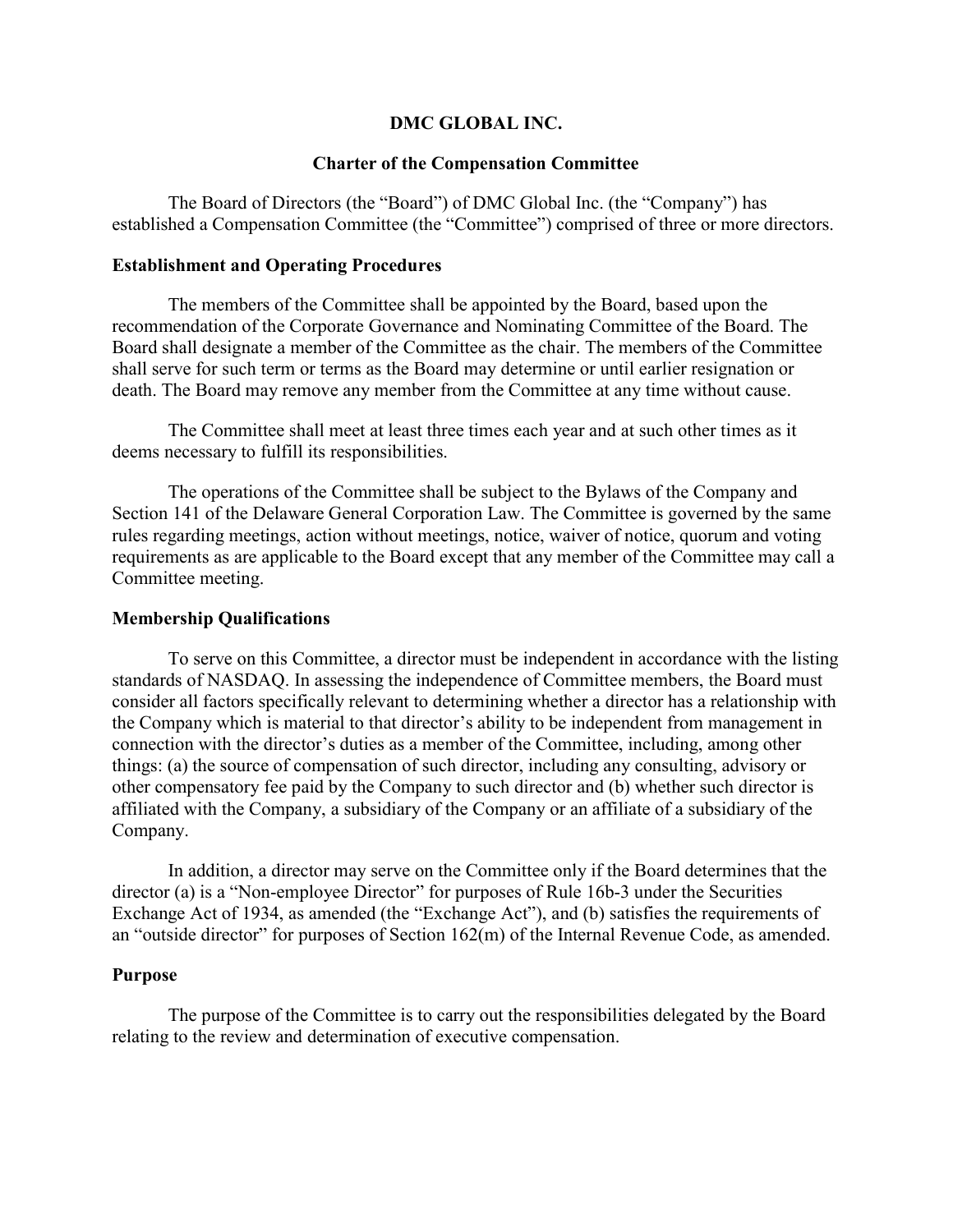# Authority and Responsibilities

The Committee shall have the authority and responsibility to do the following:

- 1. Review and approve annually the corporate goals and objectives applicable to the compensation of the Company's Chief Executive Office ("CEO") and senior executives and to evaluate the performance of the CEO and other senior officers in light of the approved performance goals and objectives. The CEO may not be present during voting or deliberations on the CEO's compensation.
- 2. Set the compensation of the CEO and other senior executives based upon the evaluation of the performance of the CEO and the other senior executives, respectively. In evaluating and determining CEO and senior executive compensation, the Committee shall consider the results of the most recent stockholder advisory vote on executive compensation ("Say on Pay Vote") provided by Section 14A of the Exchange Act.
- 3. Review and make recommendations to the Board with respect to the Company's cashbased incentive compensation plans and equity-based compensation plans, which includes recommendations regarding the adoption, amendment and termination of such plans.
- 4. Administer the Company's incentive compensation plans and equity-based plans, including designation of the employees or classes of employees to whom the awards are to be granted, the amount of the award or equity to be granted and the terms and conditions applicable to each award or grant, subject to the provisions of such plans.
- 5. Review and discuss with the Company's executives the Compensation Discussion and Analysis required by Securities and Exchange Commission Regulation S-K, Item 402, and determine whether to recommend to the Board that the Compensation Discussion and Analysis be included in the Company's annual report or proxy statement for the annual meeting of shareholders.
- 6. Provide the required Compensation Committee Report for the Company's annual report or proxy statement for the annual meeting of shareholders.
- 7. To review and recommend to the Board for approval, any employment agreements and any severance arrangements or plans, including any benefits to be provided in connection with a change in control, for the CEO and other senior executives, including the adoption, amendment or termination of such agreements, arrangements or plans.
- 8. To review the Company's incentive compensation arrangements to determine whether they encourage excessive risk-taking, to review and discuss at least annually the relationship between risk management policies and practices and compensation, and to evaluate compensation policies and practices that could mitigate any such risk.
- 9. To review director compensation for service on the Board and Board committees at least once a year and to recommend any changes to the Board.